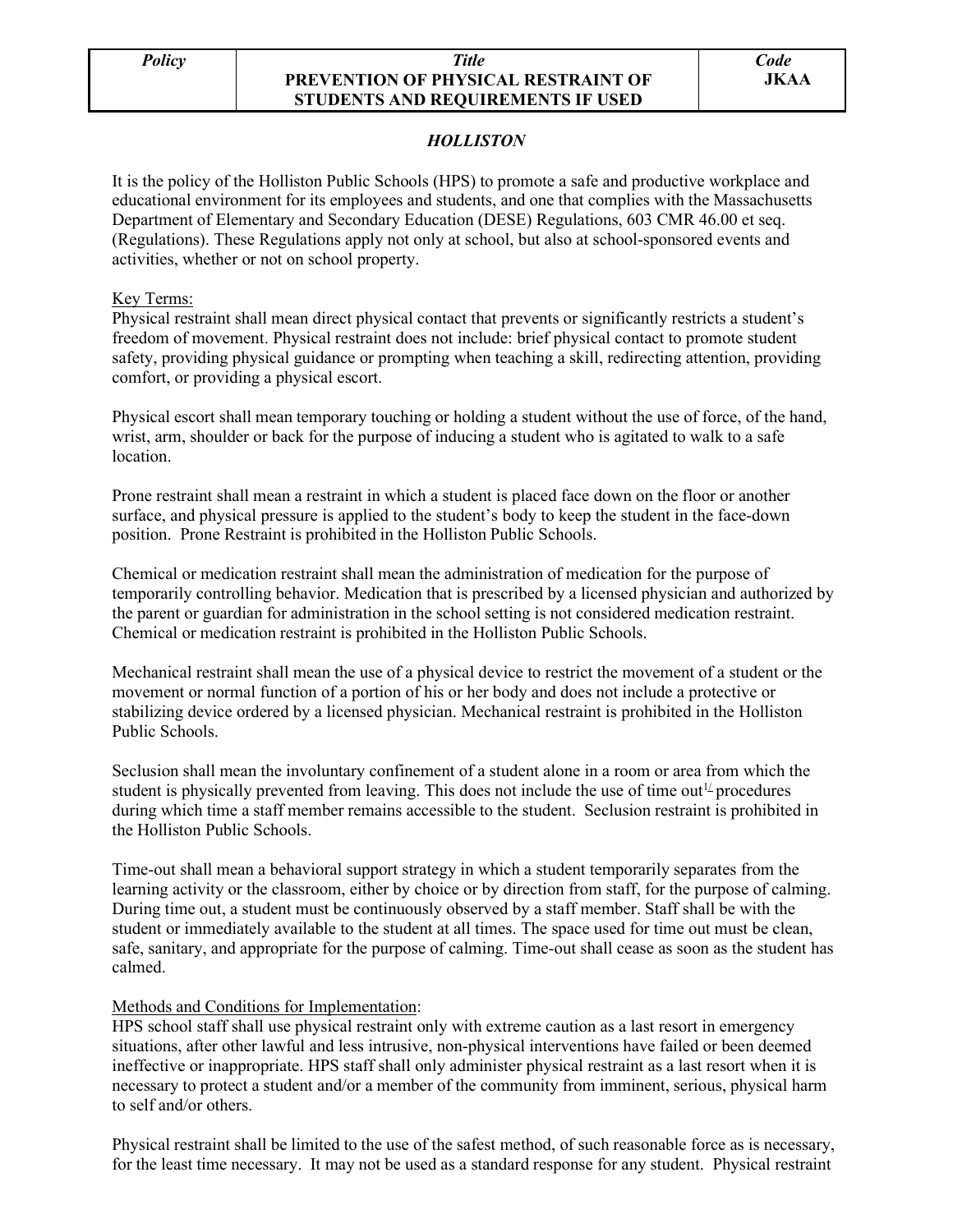may not be used as a means of punishment or as a response to property destruction, disruption of school order, a student's refusal to comply with a school rule or staff directive, or verbal threats that do not constitute a threat of imminent, serious, physical harm. Additionally, the use of restraint may not be included in behavior plans or Individualized Education Programs (IEPs).

Only school staff who have been properly trained pursuant to the Regulations shall administer a physical restraint. When a physical restraint needs to be administered, school staff shall seek to prevent or minimize any harm to the student as a result of the use of the physical restraint. All physical restraint must be terminated as soon as the student is no longer an immediate danger to himself/herself or others, or the student indicates that he or she cannot breathe, or if the student is observed to be in severe distress, such as having difficulty breathing, or sustained or prolonged crying or coughing.

In addition, physical restraint is prohibited when it is medically contraindicated for reasons including, but not limited to: asthma, seizures, a cardiac condition, obesity, bronchitis, communication-related disabilities, and known or suspected history of trauma or risk of vomiting.

The Regulations do not prevent a teacher, employee, or agent of HPS from using reasonable force to protect students, other persons, or themselves from assault or imminent serious harm, or from restraining students as otherwise provided in the Regulations. Further, the Regulations do not limit a person's right to report a crime; law enforcement, judicial authorities, or school security personnel from completing their responsibilities; or mandated reporting of neglect or abuse.

### Staff Training:

All school staff must receive training with respect to the DESE Regulations and HPS's physical restraint policy, including receiving information about interventions that may preclude or prevent the need for restraint, types of restraint and related safety considerations, and the administration of physical restraint in accordance with known medical or psychological limitations and/or behavioral intervention plans that may be applicable to an individual student. The principal of each school will arrange for this training to occur in the first month of each school year, and within the first month of employment for those staff hired during the school year. Additionally, each principal must identify specific staff to serve as schoolwide resources to assist in ensuring proper administration of physical restraint. These individuals must complete in-depth training with respect to restraint and implementation of the Regulations.

In depth training will include:

- 1. Appropriate procedures for preventing the need for physical restraint, including the de-escalation of problematic behavior, relationship building and the use of alternatives to restraint;
- 2. A description and identification of specific dangerous behaviors on the part of students that may lead to the use of physical restraint and methods for evaluating the risk of harm in individual situations to determine whether the use of restraint is warranted;
- 3. The simulated experience of administering and receiving physical restraint, instruction regarding the effect(s) on the person restrained, including instruction on monitoring physical signs of distress and obtaining medical assistance;
- 4. Instruction regarding documentation and reporting requirements and investigation of inquiries and complaints;
- 5. Demonstration by participants of proficiency in administering physical restraint;
- 6. Instruction regarding the impact of physical restraint on the student and family, including but not limited to psychological, physiological, and social-emotional effects.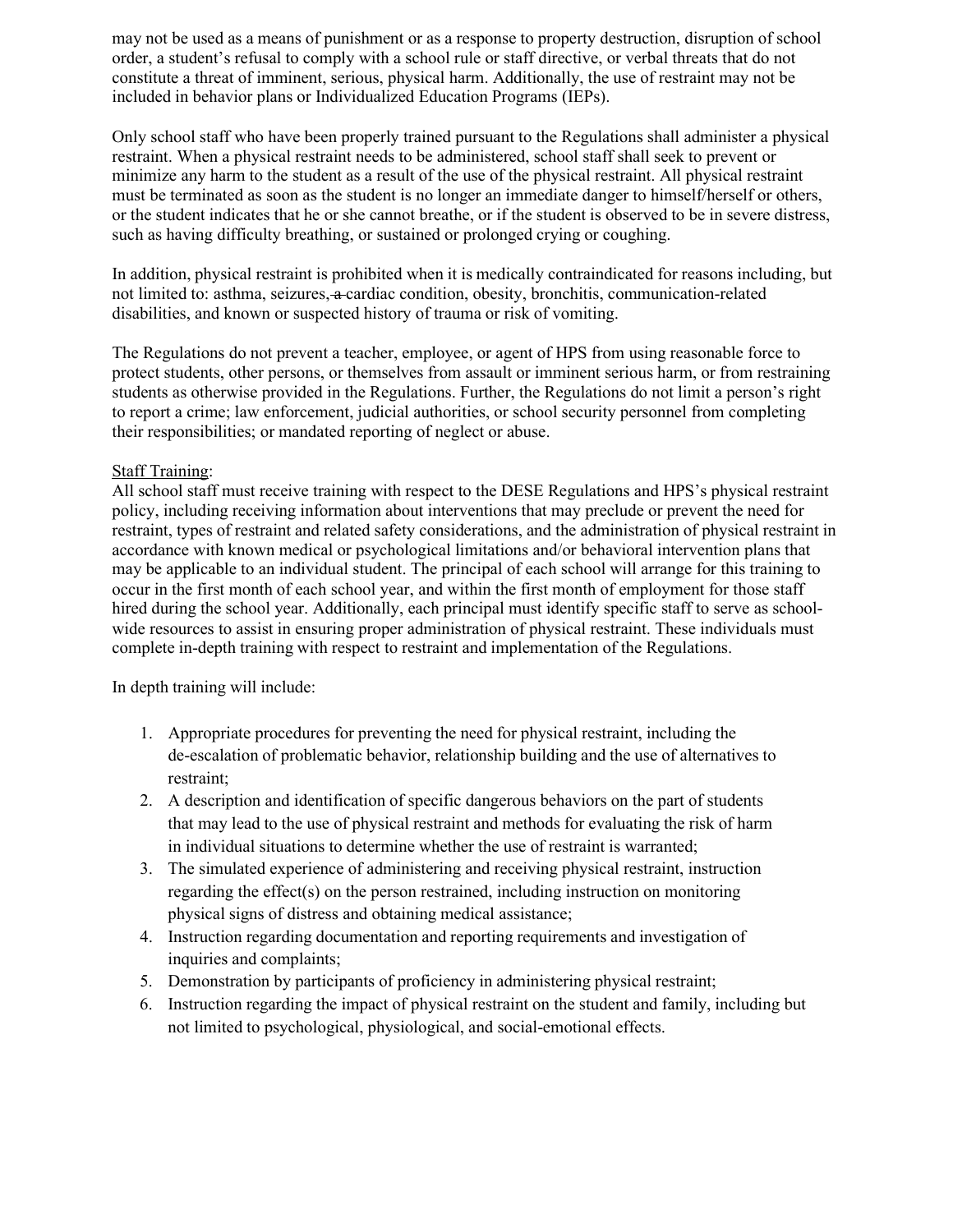HPS utilizes a certification training program that includes instruction in the content areas of Incident Prevention, Incident Minimization, Physical Safety, Physical Management, Post Incident Procedures and Role Plays. The complete initial training will range from 12-14 hours. Recertification training (within a specified time frame) will range from 6-8 hours to complete.

- Annual initial complete training is offered for new staff or staff whose training has lapsed. These staff are identified based on building programs and crisis teams.
- Annual recertification training is offered for previously trained staff.

All staff must receive training with respect to the District's restraint prevention and behavior support policy and requirements for when restraint is used. Training will include the following:

- The role of the student, family and staff in preventing restraint;
- The District's restraint prevention and behavior support policy;
- Interventions that may preclude the need for restraint, including de-escalation of problematic behaviors, and other alternatives to restraint;
- The types of permitted physical restraint (to be used only when behavior presents an emergency that requires physical restraint), including information regarding the increased risk of injury to a student when restraint is used;
- Administering physical restraint in accordance with medical or psychological limitations, known or suspected trauma history, and/or behavior intervention plans as applicable to the individual student;
- Identification of specific staff who have received in-depth training in the use of physical restraint to serve as a school-wide resource to assist in ensuring the proper administration of physical restraint. These individuals must participate in the in-depth training as explained above.

# Methods for Prevention of Student Violence, Self-Injurious Behavior and Suicide

Individual crisis and safety planning, proactive building-based strategies, faculty training, support teams and meetings, functional behavior assessments, behavior intervention plans, therapeutic supports and interventions by trained staff such as the school psychologists, counseling staff, education within general and special education curriculum/ health classes, referrals to community based agencies, communication to outside providers, parent consultation. Re-entry meetings and interventions for students returning from hospitalization; outreach to 24-hour emergency services as needed; de-escalation techniques.

- Positive behavioral interventions
- Allowing personal space
- Use of supportive words
- Appropriate tone, volume and rhythm when speaking to the individual
- Verbal redirection
- Verbal directive to cease behavior
- Opportunity for a break
- Opportunity for time-out
- Use of specific training program techniques

# Prevention of Dangerous Behavior:

HPS shall also develop methods for preventing student violence, self-injurious behavior, and suicide, including individual crisis planning, behavior intervention plans, and de-escalation of potentially dangerous behavior occurring among groups of students or with an individual student.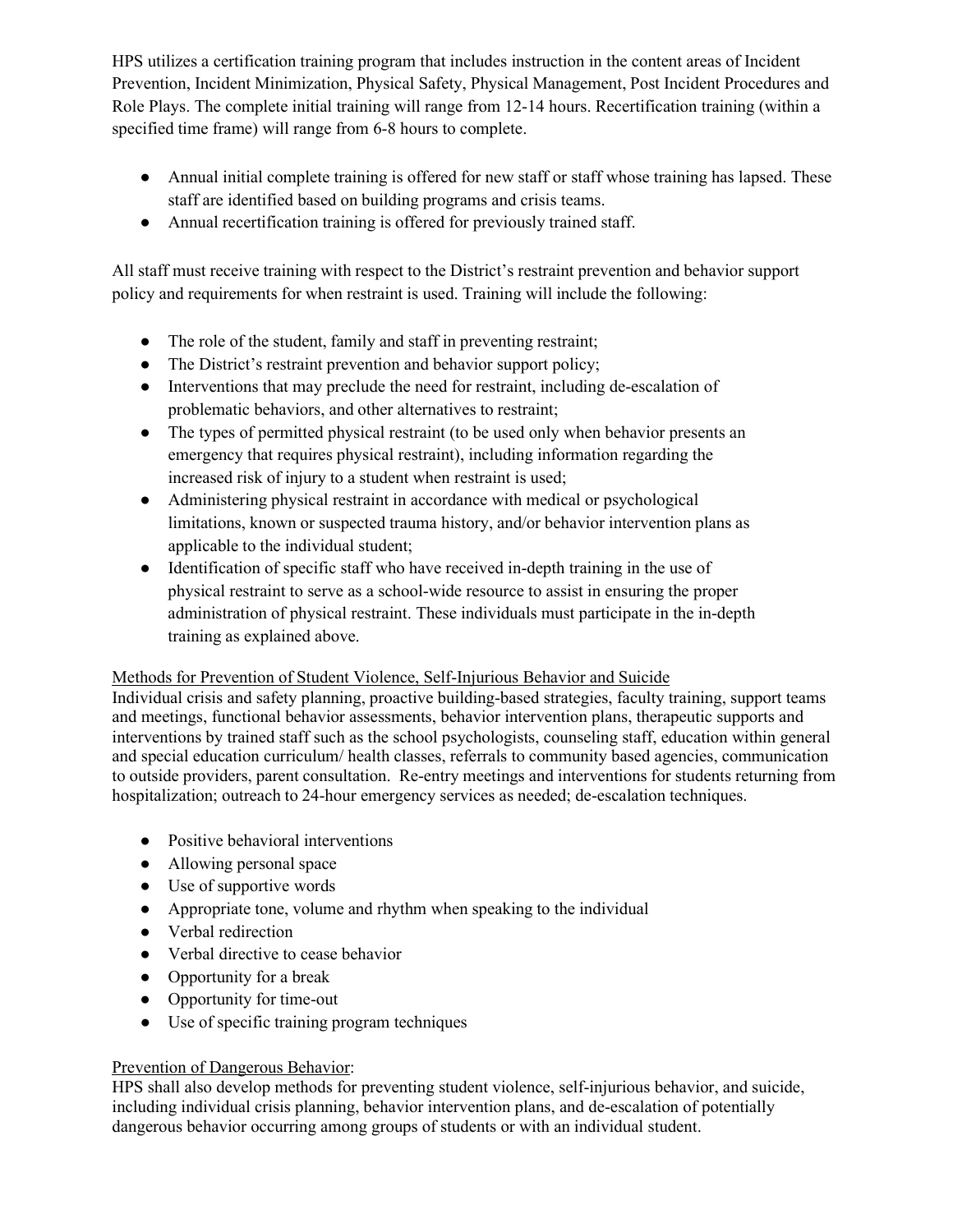### Methods of Engaging Parent and Youth in Discussions About Restraint Prevention

HPS encourages an educational partnership with parents/guardians. Physical management of a student should be discussed with the parent/guardian within the parameters of a Behavioral Support Plan or Individualized Education Program (IEP) which may include a crisis plan. When appropriate, providers shall model the use of various physical interventions prior to implementation whenever possible.

## Reporting Requirements and Follow-Up:

All instances of physical restraint must be reported to the principal or principal's designee as soon as possible. The school staff member who administered the restraint shall verbally inform the principal of the event as soon as possible and must provide a written report to the principal/designee no later than the following school day. Failure to do so may result in disciplinary action. The principal/designee must maintain an ongoing record of all such reported instances, which will be made available in accordance with the Regulations and state and federal law.

The principal/designee must also make reasonable effort to verbally inform the student's parent or guardian of the restraint as soon as possible, but within 24 hours of the event and by written report sent either within three school working days of the restraint to an email address provided by the parent for communications about the student, or by regular mail postmarked no later than three school working days following the use of the restraint. The written restraint report must be provided to the parent or guardian in the language in which report cards and other necessary school-related information are customarily provided. The principal shall provide the student and the parent or guardian an opportunity to comment orally and in writing on the use of the restraint and on information in the written report. The information in the report shall be in conformance with 603 CMR 46.06(4).

All physical restraints must be reported to the DESE. HPS shall collect and annually report data to the DESE regarding the use of physical restraints. Such data shall be reported in a manner and form directed by the DESE. The principal or designee shall review restraint data weekly to determine whether one or more students has been restrained multiple times during the week. If so, the principal shall convene one or more teams as deemed appropriate to assess the students' progress and needs, with the goal of reducing or eliminating the need for restraint. The principal shall also conduct a monthly review of school-wide restraint data and take steps to reduce or eliminate the use of restraint within the school where appropriate.

All restraint-related injuries must be reported to the DESE. When a physical restraint has resulted in an injury to a student or staff member, HPS shall send a copy of the written report required by the Regulations to the DESE postmarked no later than three school working days of the administration of the restraint. HPS shall also send the DESE a copy of the record of physical restraints maintained by the principal for the 30-day period prior to the date of the reported restraint. The DESE shall determine if additional action is warranted and, if so, shall notify HPS of any required actions within 30 calendar days of receipt of the required written report(s).

Follow-up procedures for restraint include not only the reporting requirements set forth above, but also reviewing the incident with the student and staff and consideration of whether additional services may be appropriate for students who witnessed the incident. Also, in accordance with the Regulations, HPS shall engage parents or guardians in discussions about restraint prevention and the use of restraint solely as an emergency procedure.

### Complaints:

Complaints and investigations regarding restraint practices are covered by HPS Policy KE, Public Comments or Complaints.

Additional information, including a copy of the Department of Elementary and Secondary Education (DESE) Regulations, can be obtained from the Office of the Superintendent (508-429-0654). A copy of the Regulations may also be obtained at [http://www.doe.mass.edu/lawsregs/603cmr46.html.](http://www.doe.mass.edu/lawsregs/603cmr46.html)